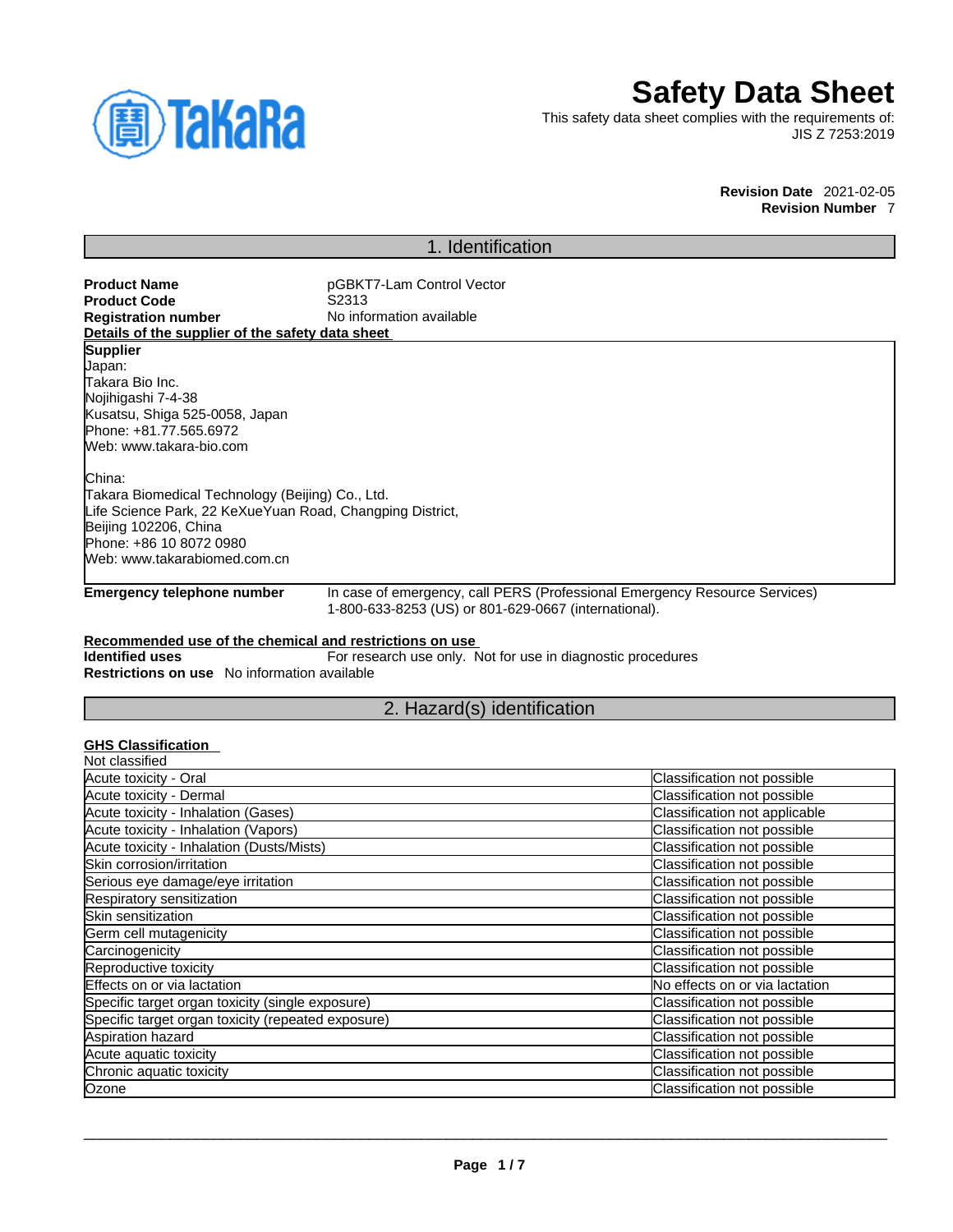#### **GHS label elements**

**Hazard Statements**  Not classified

**Prevention** • Not applicable

**Response** • Not applicable **Storage** • Not applicable **Disposal** • Not applicable

**Other hazards**  No information available.

3. Composition/information on ingredients

#### **Pure substance/mixture** Mixture

**Pollutant Release and Transfer Registry (PRTR)** Not applicable

#### **Industrial Safety and Health Law**  ISHL Notifiable Substances

Not applicable

Harmful Substances Whose Names Are to be Indicated on the Label Not applicable

### **Poisonous and Deleterious Substances Control Law**

Not applicable

### 4. First-aid measures

| In case of inhalation                                 | Remove to fresh air.                                                                                                    |
|-------------------------------------------------------|-------------------------------------------------------------------------------------------------------------------------|
| In case of skin contact                               | Wash skin with soap and water.                                                                                          |
| In case of eye contact                                | Rinse thoroughly with plenty of water for at least 15 minutes, lifting lower and upper eyelids.<br>Consult a physician. |
| In case of ingestion                                  | Clean mouth with water and drink afterwards plenty of water.                                                            |
| Most important symptoms/effects,<br>acute and delayed | No information available.                                                                                               |
| Note to physicians                                    | Treat symptomatically.                                                                                                  |

5. Fire-fighting measures

**Suitable Extinguishing Media** Use extinguishing measures that are appropriate to local circumstances and the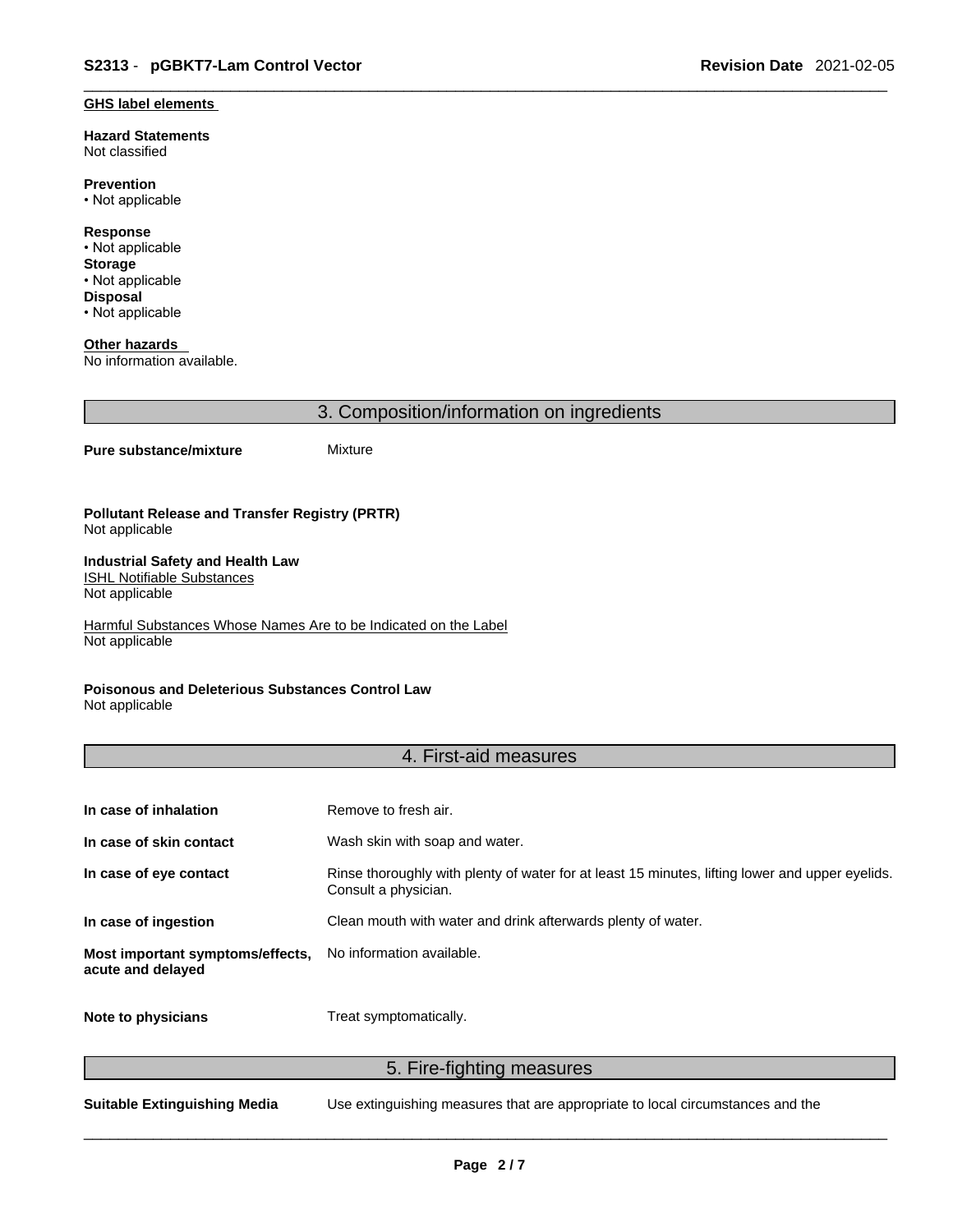|                                                                   | surrounding environment.                                                                                                              |
|-------------------------------------------------------------------|---------------------------------------------------------------------------------------------------------------------------------------|
| Unsuitable extinguishing media                                    | Do not scatter spilled material with high pressure water streams.                                                                     |
| Specific hazards arising from the<br>chemical                     | No information available.                                                                                                             |
| <b>Special Extinguishing Media</b><br>Large Fire                  | Cool drums with water spray.<br>CAUTION: Use of water spray when fighting fire may be inefficient.                                    |
| Special protective equipment and<br>precautions for fire-fighters | Firefighters should wear self-contained breathing apparatus and full firefighting turnout<br>gear. Use personal protection equipment. |

### 6. Accidental release measures

| Personal precautions, protective<br>equipment and emergency<br>procedures | Ensure adequate ventilation.                                                         |
|---------------------------------------------------------------------------|--------------------------------------------------------------------------------------|
| For emergency responders                                                  | Use personal protection recommended in Section 8.                                    |
| <b>Environmental precautions</b>                                          | See Section 12 for additional Ecological Information.                                |
| <b>Methods for containment</b>                                            | Prevent further leakage or spillage if safe to do so.                                |
| Methods for cleaning up                                                   | Pick up and transfer to properly labeled containers.                                 |
| Prevention of secondary hazards                                           | Clean contaminated objects and areas thoroughly observing environmental regulations. |

## 7. Handling and storage

| <u>Handling</u>           |                                                                          |
|---------------------------|--------------------------------------------------------------------------|
| Advice on safe handling   | Handle in accordance with good industrial hygiene and safety practice.   |
| <b>Storage</b>            |                                                                          |
| <b>Storage Conditions</b> | Keep containers tightly closed in a dry, cool and well-ventilated place. |

## 8. Exposure controls/personal protection

| <b>Engineering controls</b>                                                    | <b>Showers</b><br>Eyewash stations                                                                                                                                                     |
|--------------------------------------------------------------------------------|----------------------------------------------------------------------------------------------------------------------------------------------------------------------------------------|
| <b>Exposure guidelines</b>                                                     | Ventilation systems.<br>This product, as supplied, does not contain any hazardous materials with occupational<br>exposure limits established by the region specific regulatory bodies. |
| <b>Biological occupational exposure</b><br><b>limits</b>                       | This product, as supplied, does not contain any hazardous materials with biological limits<br>established by the region specific regulatory bodies                                     |
| <b>Environmental exposure controls</b><br><b>Personal Protective Equipment</b> | No information available.                                                                                                                                                              |
| <b>Respiratory protection</b>                                                  | No protective equipment is needed under normal use conditions. If exposure limits are<br>exceeded or irritation is experienced, ventilation and evacuation may be required.            |
| <b>Eye/face protection</b>                                                     | No special protective equipment required.                                                                                                                                              |
| Skin and body protection                                                       | No special protective equipment required.                                                                                                                                              |
|                                                                                |                                                                                                                                                                                        |

### 9. Physical and chemical properties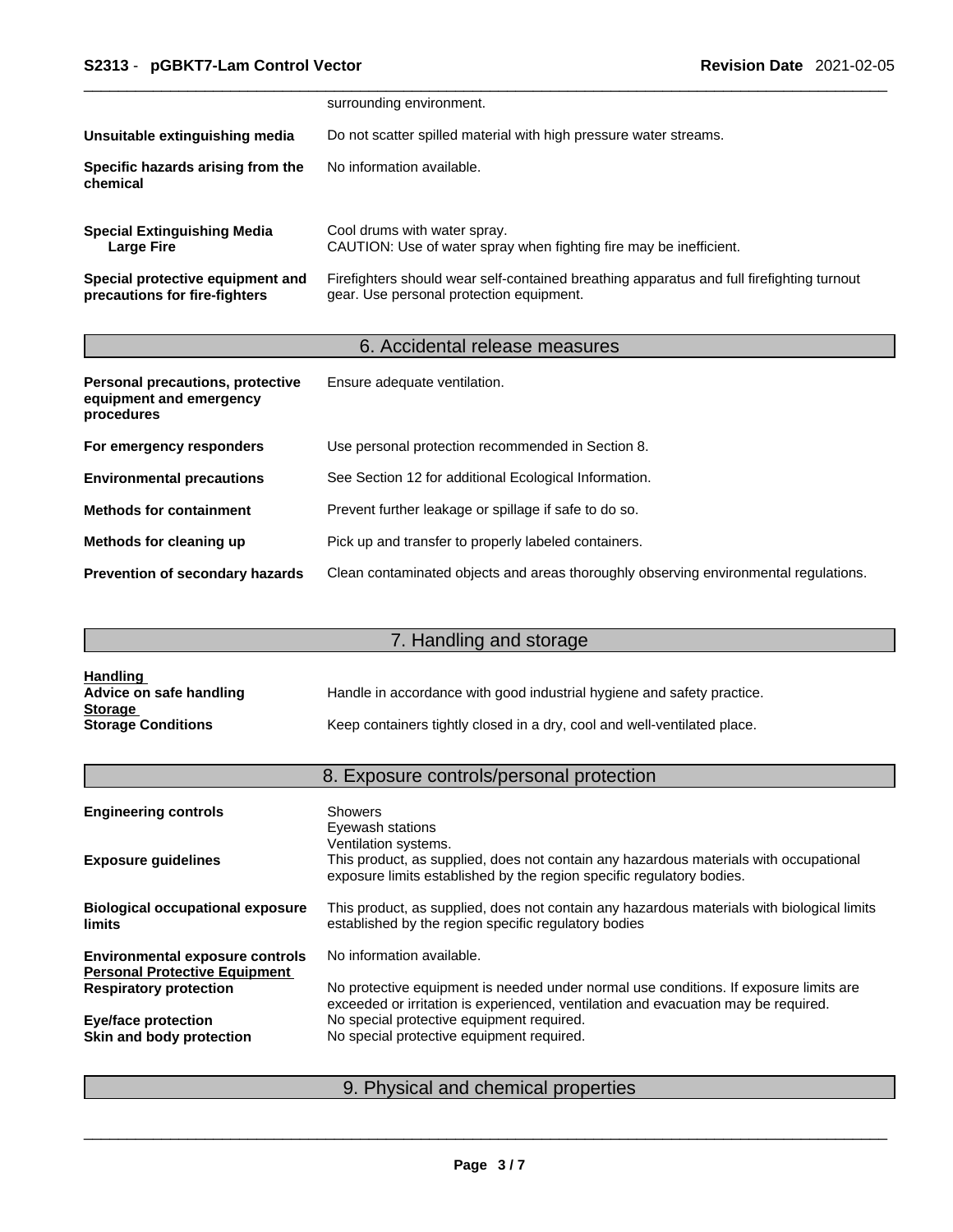### **Information on basic physical and chemical properties**

| Appearance<br><b>Physical state</b>                                              | Clear, colorless<br>Liquid |                          |  |
|----------------------------------------------------------------------------------|----------------------------|--------------------------|--|
| Color                                                                            | Clear                      |                          |  |
| Odor                                                                             | Odorless                   |                          |  |
| <b>Odor Threshold</b>                                                            | No information available   |                          |  |
|                                                                                  |                            |                          |  |
| <b>Property</b>                                                                  | <b>Values</b>              | Remarks • Method         |  |
| Melting point / freezing point                                                   |                            | No information available |  |
| Boiling point/boiling range (°C)                                                 |                            | No information available |  |
| Flammability (solid, gas)                                                        |                            | No information available |  |
| Upper/lower flammability or explosive limits<br><b>Upper flammability limit:</b> |                            |                          |  |
| Lower flammability limit:                                                        |                            |                          |  |
| Flash point                                                                      |                            | ASTM D 56                |  |
| <b>Evaporation Rate</b>                                                          |                            | No information available |  |
| <b>Autoignition temperature</b>                                                  |                            | No information available |  |
| <b>Decomposition temperature</b>                                                 |                            | No information available |  |
| рH                                                                               |                            | No information available |  |
| Viscosity                                                                        |                            |                          |  |
| <b>Kinematic viscosity</b>                                                       |                            | No information available |  |
| <b>Dynamic Viscosity</b>                                                         |                            | No information available |  |
| <b>Water solubility</b>                                                          |                            | No information available |  |
| Solubility in other solvents                                                     |                            | No information available |  |
| <b>Partition Coefficient</b>                                                     |                            | No information available |  |
| (n-octanol/water)                                                                |                            |                          |  |
| Vapor pressure                                                                   |                            | No information available |  |
| <b>Vapor density</b>                                                             |                            | No information available |  |
| <b>Relative density</b>                                                          |                            | No information available |  |
| <b>Particle characteristics</b>                                                  |                            |                          |  |
| <b>Particle Size</b>                                                             |                            | Not applicable           |  |
| <b>Particle Size Distribution</b>                                                |                            | Not applicable           |  |
| <b>Other information</b>                                                         |                            |                          |  |

**Explosive properties**<br> **Oxidizing properties**<br>
No information available **Oxidizing properties** 

### 10. Stability and reactivity

**Reactivity Reactivity Reactivity Chemical stability No information available.**<br> **Chemical stability Reaction** Stable under normal cond Stable under normal conditions.<br>None under normal processing. **Possibility of hazardous reactions Incompatible materials** None known based on information supplied. **Hazardous Decomposition Products** None known based on information supplied. **Explosion Data Sensitivity to static discharge** None. **Sensitivity to mechanical impact** None.

11. Toxicological information

#### **Acute toxicity**

#### **Numerical measures of toxicity - Product Information**

0.836 % of the mixture consists of ingredient(s) of unknown acute oral toxicity 0.836 % of the mixture consists of ingredient(s) of unknown acute dermal toxicity 0.836 % of the mixture consists of ingredient(s) of unknown acute inhalation toxicity (gas) 0.836 % of the mixture consists of ingredient(s) of unknown acute inhalation toxicity (vapor) 0.836 % of the mixture consists of ingredient(s) of unknown acute inhalation toxicity (dust/mist)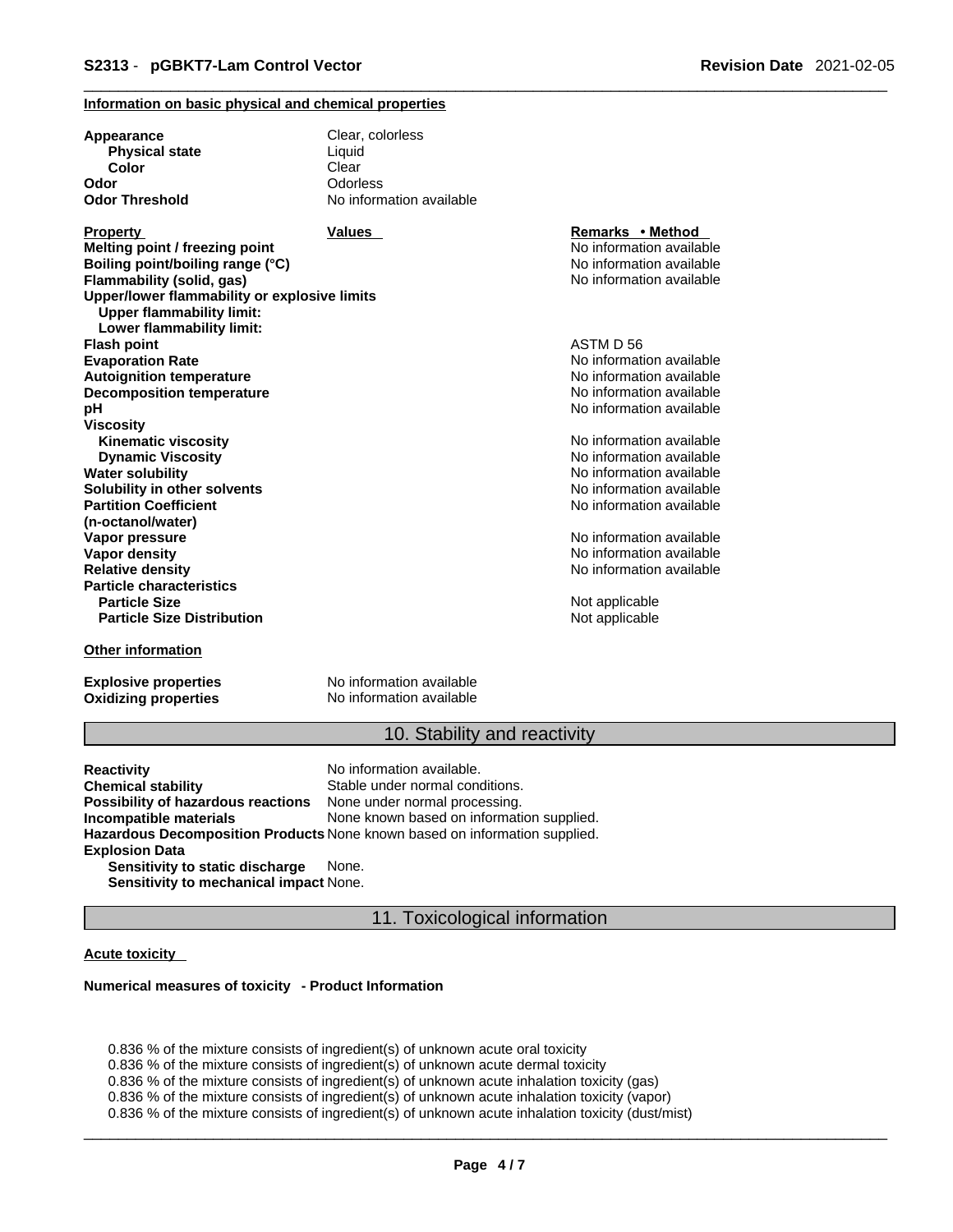| <b>Symptoms</b>                   | No information available.                                                                      |
|-----------------------------------|------------------------------------------------------------------------------------------------|
| <b>Product Information</b>        |                                                                                                |
| Ingestion                         | Specific test data for the substance or mixture is not available.                              |
| Inhalation                        | Specific test data for the substance or mixture is not available.                              |
| <b>Skin contact</b>               | Specific test data for the substance or mixture is not available.                              |
| Eye contact                       | Specific test data for the substance or mixture is not available.                              |
| <b>Skin corrosion/irritation</b>  | Based on available data, the classification criteria are not met. Classification not possible. |
| Serious eye damage/eye irritation | Based on available data, the classification criteria are not met. Classification not possible. |
| Respiratory or skin sensitization | Classification not possible.                                                                   |
| <b>Germ cell mutagenicity</b>     | Based on available data, the classification criteria are not met. Classification not possible. |
| Carcinogenicity                   | Based on available data, the classification criteria are not met. Classification not possible. |
| <b>Reproductive toxicity</b>      | Based on available data, the classification criteria are not met. Classification not possible. |
| <b>STOT - single exposure</b>     | Based on available data, the classification criteria are not met. Classification not possible. |
| <b>STOT - repeated exposure</b>   | Based on available data, the classification criteria are not met. Classification not possible. |
| <b>Aspiration hazard</b>          | Based on available data, the classification criteria are not met. Classification not possible. |

| 12. Ecological information                            |                                                                                                                             |  |
|-------------------------------------------------------|-----------------------------------------------------------------------------------------------------------------------------|--|
| <b>Ecotoxicity</b>                                    | Classification not possible.                                                                                                |  |
| Percentage for unknown<br>hazards                     | 0.836 % of the mixture consists of component(s) of unknown hazards to the aquatic<br>environment.                           |  |
| Persistence and degradability                         | No information available.                                                                                                   |  |
| <b>Bioaccumulation</b>                                | No information available.                                                                                                   |  |
| Hazardous to the ozone layer<br>Other adverse effects | Classification not possible. Based on available data, the classification criteria are not met.<br>No information available. |  |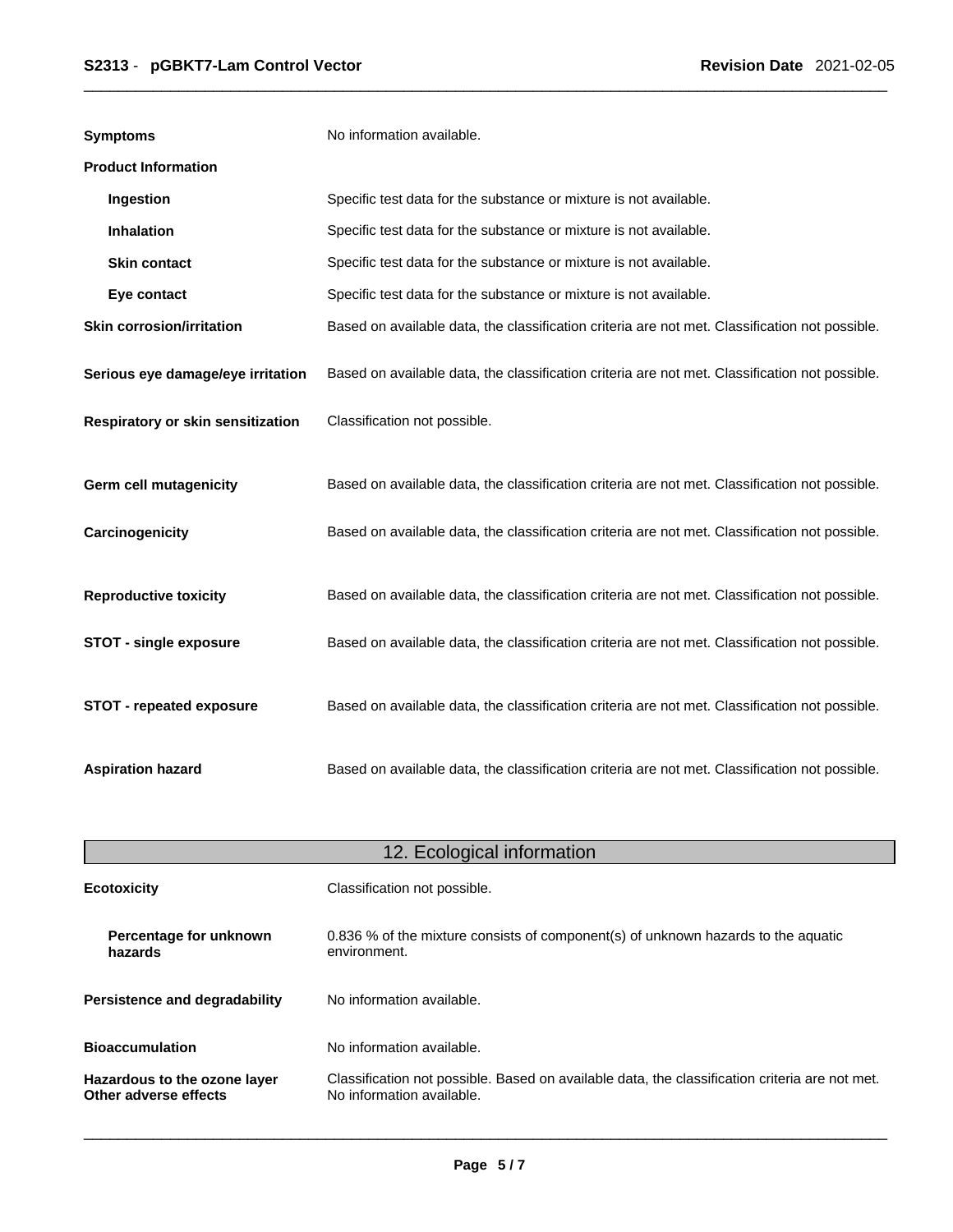| 13. Disposal considerations                                                                                                                                                                                                                                                                                                                                                                                                                                                                                                                                                                                              |  |
|--------------------------------------------------------------------------------------------------------------------------------------------------------------------------------------------------------------------------------------------------------------------------------------------------------------------------------------------------------------------------------------------------------------------------------------------------------------------------------------------------------------------------------------------------------------------------------------------------------------------------|--|
| Waste from residues/unused<br>Dispose of in accordance with local regulations. Dispose of waste in accordance with<br>environmental legislation.<br>products                                                                                                                                                                                                                                                                                                                                                                                                                                                             |  |
| <b>Contaminated packaging</b><br>Do not reuse empty containers.                                                                                                                                                                                                                                                                                                                                                                                                                                                                                                                                                          |  |
| 14. Transport information                                                                                                                                                                                                                                                                                                                                                                                                                                                                                                                                                                                                |  |
| Not regulated<br><b>IMDG</b>                                                                                                                                                                                                                                                                                                                                                                                                                                                                                                                                                                                             |  |
| Not regulated<br><b>ADR</b>                                                                                                                                                                                                                                                                                                                                                                                                                                                                                                                                                                                              |  |
| Not regulated<br><b>IATA</b>                                                                                                                                                                                                                                                                                                                                                                                                                                                                                                                                                                                             |  |
| Not regulated<br><u>Japan</u>                                                                                                                                                                                                                                                                                                                                                                                                                                                                                                                                                                                            |  |
| 15. Regulatory information                                                                                                                                                                                                                                                                                                                                                                                                                                                                                                                                                                                               |  |
| <b>National regulations</b>                                                                                                                                                                                                                                                                                                                                                                                                                                                                                                                                                                                              |  |
| <b>Pollutant Release and Transfer Registry (PRTR)</b><br>Not applicable                                                                                                                                                                                                                                                                                                                                                                                                                                                                                                                                                  |  |
| <b>Industrial Safety and Health Law</b><br>Not applicable<br><b>ISHL Notifiable Substances</b><br>Not applicable                                                                                                                                                                                                                                                                                                                                                                                                                                                                                                         |  |
| <b>Poisonous and Deleterious Substances Control Law</b><br>Not applicable                                                                                                                                                                                                                                                                                                                                                                                                                                                                                                                                                |  |
| <b>Fire Service Law:</b><br>Not applicable                                                                                                                                                                                                                                                                                                                                                                                                                                                                                                                                                                               |  |
| Act on the Evaluation of Chemical Substances and Regulation of Their Manufacture, etc. (CSCL)<br>Not applicable                                                                                                                                                                                                                                                                                                                                                                                                                                                                                                          |  |
| Act on Prevention of Marine Pollution and Maritime Disaster<br>Not applicable                                                                                                                                                                                                                                                                                                                                                                                                                                                                                                                                            |  |
| <b>International Regulations</b>                                                                                                                                                                                                                                                                                                                                                                                                                                                                                                                                                                                         |  |
| The Stockholm Convention on Persistent Organic Pollutants Not applicable                                                                                                                                                                                                                                                                                                                                                                                                                                                                                                                                                 |  |
| The Rotterdam Convention Not applicable                                                                                                                                                                                                                                                                                                                                                                                                                                                                                                                                                                                  |  |
| <b>International Inventories</b><br><b>IECSC</b>                                                                                                                                                                                                                                                                                                                                                                                                                                                                                                                                                                         |  |
| Legend:<br>TSCA - United States Toxic Substances Control Act Section 8(b) Inventory<br><b>DSL/NDSL</b> - Canadian Domestic Substances List/Non-Domestic Substances List<br>EINECS/ELINCS - European Inventory of Existing Chemical Substances/European List of Notified Chemical Substances<br><b>ENCS</b> - Japan Existing and New Chemical Substances<br><b>IECSC</b> - China Inventory of Existing Chemical Substances<br><b>KECL</b> - Korean Existing and Evaluated Chemical Substances<br>PICCS - Philippines Inventory of Chemicals and Chemical Substances<br>AICS - Australian Inventory of Chemical Substances |  |